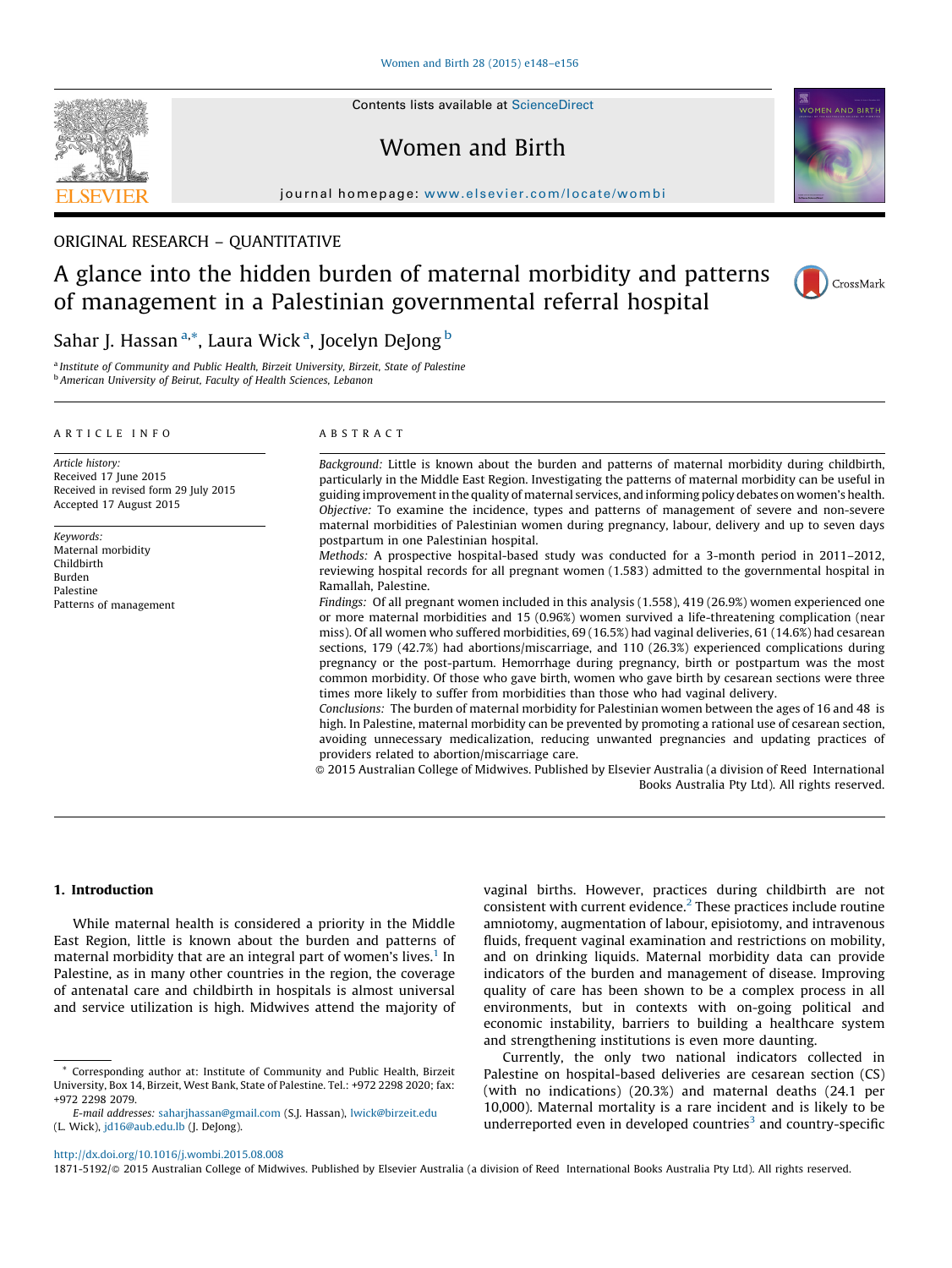maternal morbidity data (other than self-reporting) is difficult and costly to obtain. Currently, only 57% of married women aged 15–49 years use family planning methods, and the intrauterine device is the most common method  $(26%)^4$ 

Research on maternal morbidity has suffered from the use of different definitions and criteria (disease-specific, management, or organ system dysfunction).[5](#page-7-0) A recent WHO scoping exercise emphasized the need for including non-life threatening maternal morbidities in assessments, $6$  in addition to near-miss cases, defined as ''a woman who nearly died but survived a complication that occurred during pregnancy, childbirth or within 42 days of termination of pregnancy".<sup>[7](#page-7-0)</sup> In the past decade, studies by the Choices and Challenges in Changing Childbirth research network in four Arab countries were focused on normal childbirth and showed that, births occur primarily in hospitals, with skilled birth attendants, yet practices during normal labour are not according to the best available evidence.<sup>[2,8](#page-7-0)</sup> These studies documented overuse of unnecessary interventions during normal labour, escalation in the CS rate<sup>[9,10](#page-7-0)</sup> and challenges in the existing health systems. $11$  On the other hand, little is known about the magnitude of maternal morbidities.[12](#page-7-0) A recent cross-sectional study in Marrakech showed that 44% of postpartum women reported at least one morbid event, including vaginal discharge, hemorrhoids, breast, episiotomy and anal problems, prolapse, bleeding, urinary problems and others.[12](#page-7-0) A study in Qatar found that housewives and pregnant women with low monthly household income suffered higher risk of complications during pregnancy, primarily from gestational diabetes, hypertension, hemorrhage and anemia.[13](#page-7-0) A prospective study from six public hospitals in Iraq studied the quality of care provided for women with severe complications reported suboptimal use of magnesium sulfate for preeclampsia and oxytocin for prevention of postpartum hemorrhage (PPH). $^{14}$  $^{14}$  $^{14}$ 

With the aim of improving maternal and neonatal health care in a major public referral hospital in the West Bank of Palestine, the authors participated in a WHO funded four hospital comparative study of maternal and neonatal near-miss cases in Lebanon, Syria, Egypt and Palestine. This article presents the medical record review data analysis from the formative phase of this study in Ramallah Hospital, Palestine. In order to provide a broad snapshot of maternal morbidity, we decided to select not only the near-miss cases when women survive life-threatening conditions (i.e. organ dysfunction), but to include additionally less severe morbidities which may affect the quality of life of the woman and the family for years to come.<sup>[15](#page-7-0)</sup> This information should be useful in understanding Palestinian women's needs during the reproductive years, guiding improvement in the quality of maternal services, and informing clinical and policy debates on women's health in the country. This facility-based data, which was rigorously and systematically collected and analyzed, can provide indications for urgently needed interventions in women's health. Stimulating debate is important not only for women's physical and psychological well-being, but also for the survival and development of the child and entire family, $15$  in a context lacking social services, where women assume the role of caretakers of family members of all ages and disabilities.[16](#page-7-0)

The aim of this study is to examine the incidence, types and patterns of management of severe and non-severe maternal morbidities of Palestinian women during pregnancy, labour, delivery and seven days postpartum in one major Palestinian referral government hospital in the West Bank.

## 2. Methods

This prospective study conducted in the public hospital in Ramallah, Palestine between September 25, 2011 and January 6, 2012 was based on medical records review of all admissions to the maternity ward. The data was collected as part of a multi-country study of maternal and neonatal near-miss women in four hospitals (Lebanon, Syria, Egypt and Palestine) using the WHO standard form (Individual Form HRP  $A65661$ ).<sup>[17](#page-7-0)</sup> Since it was difficult to identify women who experience a near-miss event among admissions to the hospital (eligibility criteria for the WHO standard form), we chose to fill the form for all pregnant women admitted to give birth, to be observed or treated for pregnancy complications or complaining of signs of abortion/ miscarriage or ectopic pregnancy as well as postpartum women with complications (the first seven days after giving birth), and maternal deaths. The maternal outcome, gestational age and neonatal outcome were also collected during the hospital stay. We also collected data on the coverage of selected evidencebased interventions used for prevention and treatment of (PPH), severe preeclampsia, eclampsia, use of antibiotics for prevention of infection during CS and treatment of sepsis and preterm labour.

## 2.1. Study setting

The study was conducted in Ramallah Hospital, a general referral public hospital in Ramallah governorate that serves 75 localities and 6 refugee camps.In2011, 4517 deliveries took place inthematernity ward and the CS rate was 21.4%. The maternity ward consists of 28 beds and offers free services covered by the local health insurance, including the neonatal intensive care unit. The hospital is a main teaching hospital for Palestinian medical, nursing and midwifery students.

#### 2.2. Data collection

The data was collected by a midwife and a nurse trained by the principal investigator (PI) on the data collection tool, data extraction through record review and identification of complications and near-miss cases (WHO definition). The data was collected on a daily basis from the medical records that are not yet computerized, for all eligible women admitted over 24 h, regardless of gestational age, up to 7 days postpartum. The hospital discharge register was used to identify all women as it was the most accurate and complete register. We cross-checked women who gave birth with the birth register every day. We reviewed the medical records of all women for registration, history, physicians' orders, nurses' notes, observation, surgery notes, medication sheets and laboratory results. Women who were identified as near-miss cases or with severe complications were verified by a senior obstetrician.

#### 2.3. Data analysis

The data was entered into CsPro software, $18$  which helped to ensure high quality data entry and quality checks on data entry. Data analysis was performed using IBM SPSS (version 19). Descriptive statistics, frequency counts and percentages were produced for all women and then stratified by parity and mode of delivery. We created the maternal morbidity variable from the data set and accounted for all women who suffered from any of the following conditions: obstetric or maternal complications (direct and indirect causes), related procedures/interventions, and lifethreatening complications. Descriptive analysis was also performed for perinatal outcomes of pregnancy and stratified by morbidity. Independent t-test was used to test the difference between means, and Chi-square and Fisher's exact statistics were used to compare proportions. P-values of less than 0.05 were considered significant.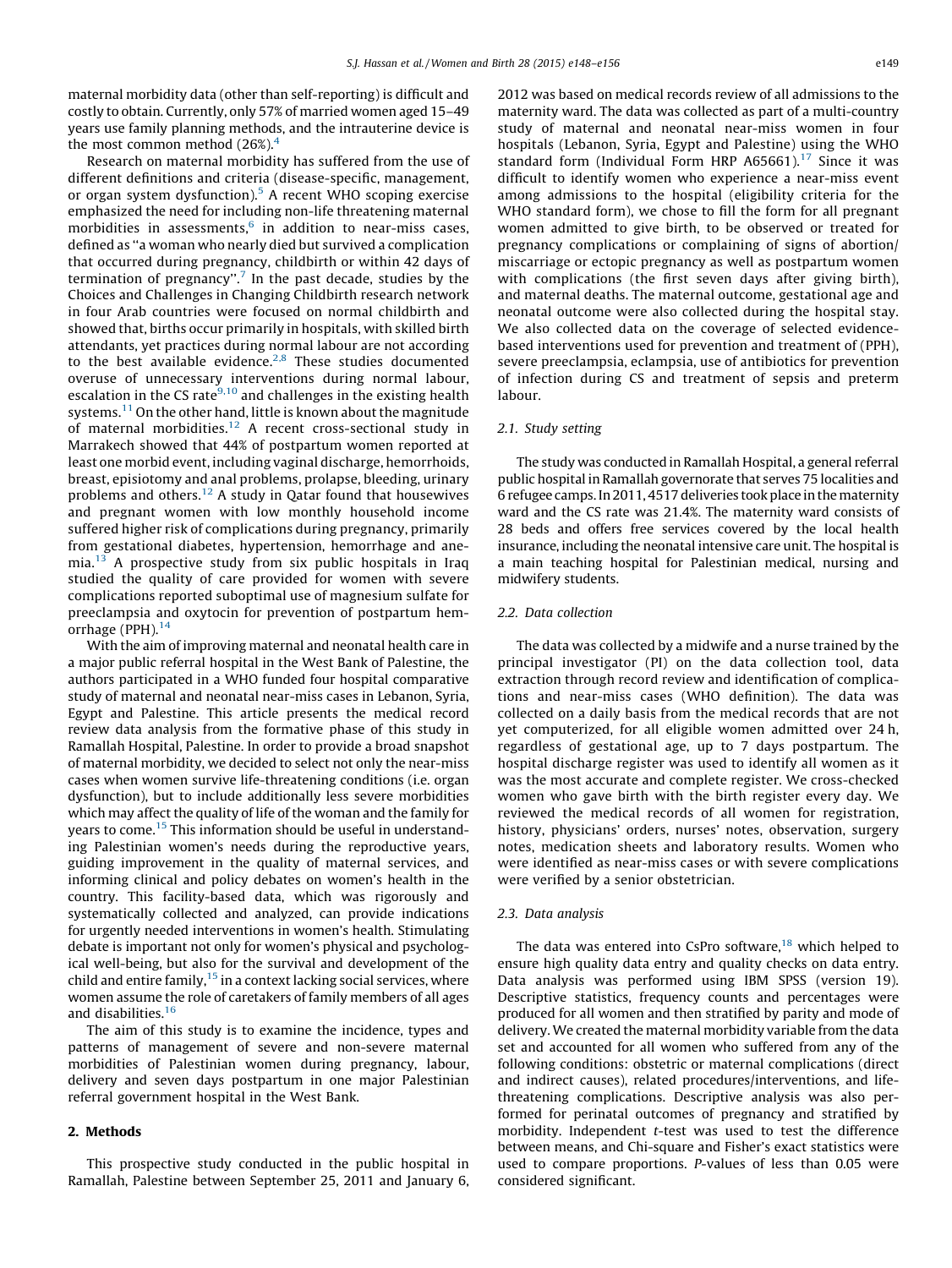|                                       | Definition of direct and indirect causes of maternal morbidity and maternal near-miss. $20,49$                                                                                                                                                                                                                                                                                   |  |  |
|---------------------------------------|----------------------------------------------------------------------------------------------------------------------------------------------------------------------------------------------------------------------------------------------------------------------------------------------------------------------------------------------------------------------------------|--|--|
| Direct causes of maternal morbidity   | -Hemorrhage: hemorrhage occurred during pregnancy, labour, delivery or postpartum including postpartum<br>hemorrhage and other obstetric hemorrhage related to abortion, ectopic pregnancy, placenta previa, accreta/increta/<br>percreta placenta, abruptio placenta, ruptures uterus                                                                                           |  |  |
|                                       | -Infection: abortion related infection, puerperal endometritis, pyelonephritis, other systemic infections/sepsis<br>-Preeclampsia/eclampsia.                                                                                                                                                                                                                                     |  |  |
| Indirect causes of maternal morbidity | -Chronic hypertension defined as blood pressure $>140/90$ mmHg before 20 weeks of gestation<br>-Other conditions such as HIV/AIDS, influenza-like illness, anemia (defined as hemoglobin $\langle 7\% , g \rangle$ , malaria, embolic<br>disease, cancer, heart, lung, renal or hepatic disease<br>-Coincidental condition such as violence, accidents, poisoning, and self harm |  |  |
| Maternal near miss                    | All women that survived a severe life threatening complication during pregnancy, childbirth, or within seven days of<br>termination of pregnancy such as: organic dysfunction of the cardiovascular, respiratory, renal, coagulation, hepatic,<br>neurologic or uterine body systems                                                                                             |  |  |

#### 2.4. Variables and definitions

Our operational definition of maternal morbidity included all women who suffered any of the following conditions: complications classified into direct and indirect causes, life-threatening complications (near miss event) during pregnancy, childbirth, or within seven days of termination of pregnancy, and intervention/ procedure-related morbidity (if the woman received any interventions during the hospital stay for the followings conditions: manual removal of retained products or placenta, or blood products given without being documented as a complicated or a near miss condition.)<sup>[19](#page-7-0)</sup> Preterm birth was defined as any birth that occurred before 37 weeks of gestation.

We defined direct causes of complications as conditions related directly to pregnancy or childbirth, listed in the WHO data collection form. Indirect causes relating to pre-existing or newly developed disease during pregnancy were also retrieved from the WHO data collection form (Table 1). We defined maternal near-miss according to the WHO definition.<sup>[20](#page-7-0)</sup>

#### 2.5. Ethical approval

The study protocol was approved by the WHO Research Ethics Review Committee, the Institutional Review Board at the American University of Beirut and the Institute of Community and Public Health Ethical Review Committee of Birzeit University in 2011. The research team participated in an online course on ethics by the National Institute of Health office of Extramural Research. All data collected was secured in the PI office and all computers used for data entry and analysis were secured by passwords.

#### 3. Results

## 3.1. Women's characteristics

Among the 1583 eligible women, data on a total of 1558 women were included in the analysis after excluding multiple births (Fig. 1). A total of 1209 (77.6%) women gave birth, and 349 (22.4%) women were classified as cases of abortion/miscarriage or complication during pregnancy or postpartum. About one third of the primiparae women were young (below age of 20) and 153 (16%) of multiparae women were above 35 years old ([Table](#page-3-0) 2). The proportion of primiparae women whose deliveries were induced was twice that of multiparae women. With the exception of two women, all women admitted with ''no labour'' gave birth by cesarean section. In addition, the cesarean section rate was higher in the primiparae women compared to multiparae women ([Table](#page-3-0) 2).

There were 196 (12.6%) women admitted as abortion/miscarriage cases. Among those, 144 (73.6%) women were multiparae and 52 (26.4%) were primiparae. The mean age of these women was 28.7 years and the mean gestational age on admission was 10.7 weeks. The majority of these women 179 (91.3%) received medical methods for uterine evacuation (primarily medications



Fig. 1. Distribution of women and women with morbidities.

## <span id="page-2-0"></span>Table 1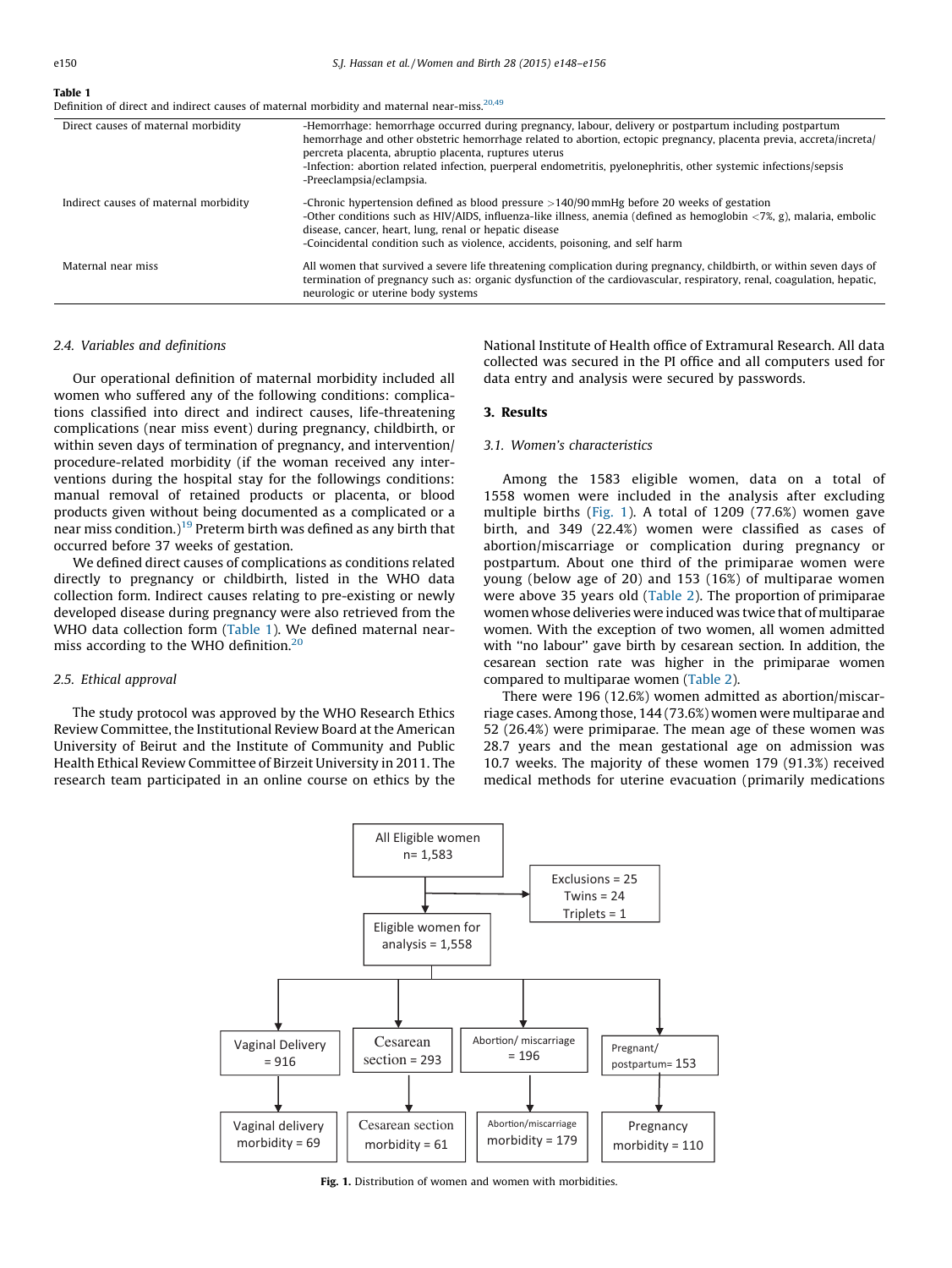#### <span id="page-3-0"></span>Table 2

Demographic and obstetric characteristics of women who gave birth by parity  $(n = 1209)$ 

| Characteristics                | Primipara<br>$N = 253$ | Multipara<br>$N = 956$ | P-value     |
|--------------------------------|------------------------|------------------------|-------------|
|                                | N(%)                   | N(%)                   |             |
| Age in years (mean, SD)        | (23.4, 5.05)           | (28.7, 5.4)            | ${<}0.0001$ |
| $16 - 20$                      | 82 (32.4)              | 28(2.9)                |             |
| $21 - 34$                      | 158 (62.5)             | 771 (80.6)             |             |
| $35 - 48$                      | 13(5.1)                | 153 (16.0)             |             |
| Gestational age in             | (38.4, 2.9)            | (38.7, 2.1)            | 0.092       |
| weeks (mean, SD)               |                        |                        |             |
| $25-36$ weeks                  | 28 (11.1)              | 98 (10.3)              |             |
| 37-42 weeks                    | 223 (88.5)             | 858 (89.8)             |             |
| Onset of labour                |                        |                        |             |
| Spontaneous                    | 179 (70.8)             | 756 (80.9)             | 0.19        |
| Induced                        | 48 (19.0)              | 83 (8.7)               |             |
| No labour                      | 26(10.3)               | 117 (12.2)             |             |
| Mode of delivery               |                        |                        | 0.680       |
| Vaginal delivery               | 189 (74.7)             | 727 (76.0)             |             |
| Cesarean section               | 64 (25.3)              | 229 (24.0)             |             |
| Fetal presentation at delivery |                        |                        | 0.384       |
| Cephalic                       | 240 (94.9)             | 918 (96.0)             |             |
| <b>Breech</b>                  | 11(4.3)                | 28(2.9)                |             |
| Other                          | 2(0.8)                 | 10(1.0)                |             |
| No previous CS delivery        | 253 (100)              | 746 (78)               |             |
| 1 Previous one CS delivery     | $\Omega$               | 135 (14.1)             |             |
| 2 or more previous             | $\Omega$               | 75 (7.8)               |             |
| CS deliveries                  |                        |                        |             |
|                                |                        |                        |             |

like synthetic prostaglandin analog, such as misoprostol) or curettage (Fig. 2).

Pregnant women not in labour but who experienced complications accounted for 153 (10%) women from our sample with a mean age of 26.8 years. Among these women with complications, 49 (32%) were primiparae. These women were admitted for treatment or observation of specific morbidities such as bleeding, preeclampsia/eclampsia, infection or other medical conditions. Among them, 110 (71.9%) suffered co-morbidities and one woman was classified as near-miss cases according to WHO criteria ([Table](#page-4-0) 3).

### 3.2. Incidence and types of maternal co-morbidities

Out of the 1558 women, a total of 419 (26.9%) women experienced one or more maternal co-morbidities and 15 women survived a life threatening complication (near-miss) (Table 2). Of all women, 343 (22%) suffered one type of morbidity, 64 (4.1%) women suffered two to three morbidities, and 12 (0.8%) women suffered four to 12 morbidities. Of those who experienced morbidities, 69 (16.5%) women had vaginal delivery, 61 (14.6%) had cesarean sections, 179 (42.7%) had abortions, and 110 (26.3%) were pregnant or in their postpartum period [\(Fig.](#page-2-0) 1). Abortion/ miscarriage-related hemorrhage was the most common complication documented for women with morbidities (Fig. 2). The curettage procedure was utilized for 22 women (Fig. 2).

Among the 1209 women who gave birth, 130 (31%) had morbidities and 12 had near-miss events ([Fig.](#page-2-0) 1). The women who had cesarean sections were three times more likely to experience morbidities than those who had vaginal delivery (20.8% vs 7.5% respectively). The most frequent complications were hemorrhage, pre-eclampsia/eclampsia, and indirect causes ([Table](#page-4-0) 3).

More than a quarter 110 (26.3%) of the morbidities women incurred were due to complications during pregnancy or postpartum and the most common complications among these women were hemorrhage (28.1%), infection (19.6%) and pre-eclampsia/ eclampsia (12.4%) [\(Table](#page-4-0) 3).

Approximately, a quarter of all women 387 (24.8%) suffered from direct causes of maternal morbidity and 35 (2.2%) from



Fig. 2. Characteristics of women admitted as abortion/miscarriage.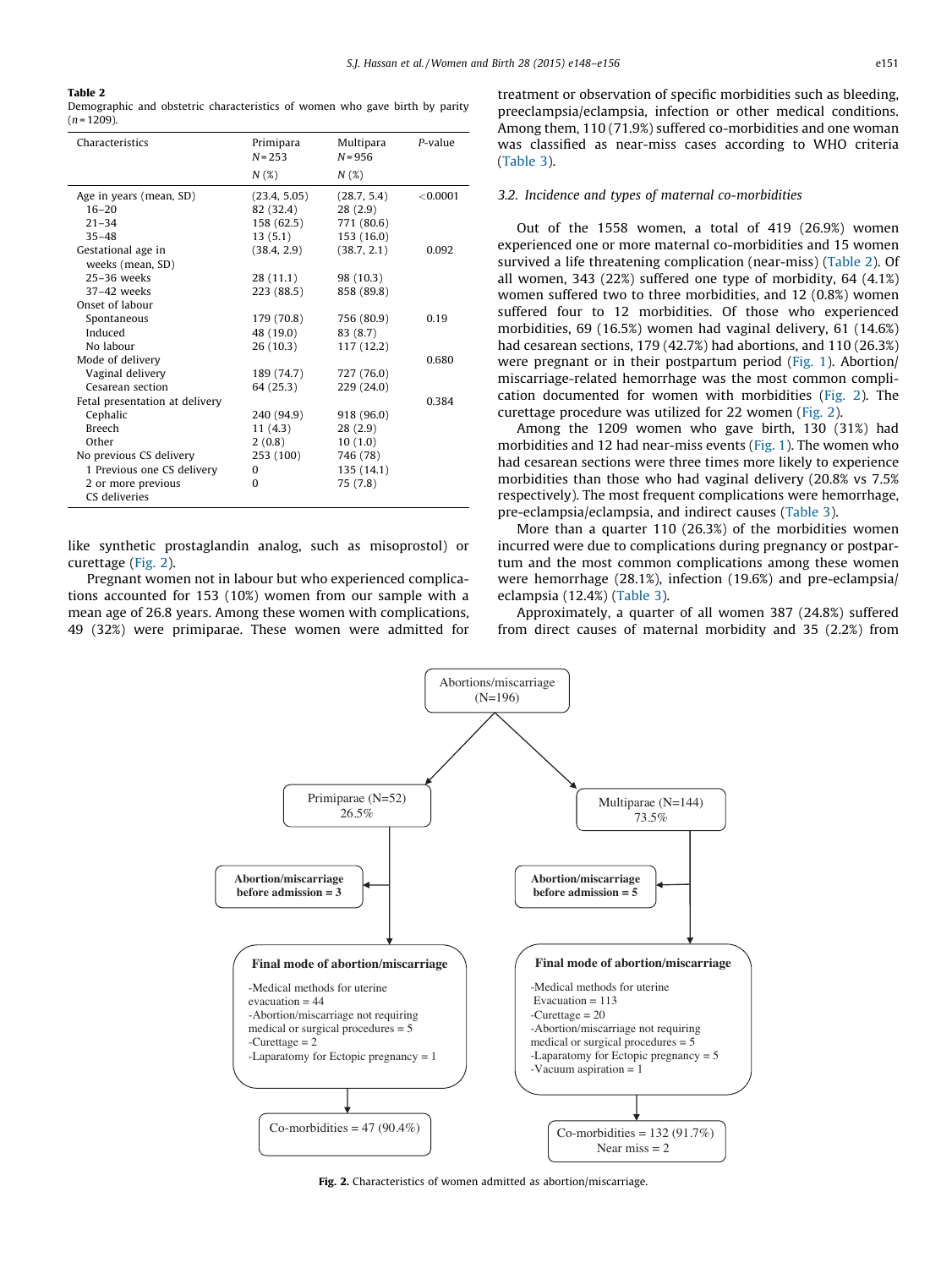<span id="page-4-0"></span>

| $\sim$ | ۰.<br>$\sim$ |  |
|--------|--------------|--|
|        |              |  |

| . . | $\sim$ |
|-----|--------|
|     |        |

| Type      | Underlying cause of morbidity | VD       | <b>CS</b> | Abortion    | Pregnant/Postpartum <sup>b</sup> | Total      |
|-----------|-------------------------------|----------|-----------|-------------|----------------------------------|------------|
| All women |                               | 916      | 293       | 196         | 153                              | 1558       |
|           |                               | N(%)     | N(%)      | N(%)        | N(%)                             | N(%)       |
| Direct    | Postpartum hemorrhage         | 22(2.4)  | 9(3.1)    | 0           | 0                                | 31(2.1)    |
|           | Other obstetric hemorrhage    | 20(2.2)  | 17(5.8)   | 176 (89.8)  | 43(28.1)                         | 256 (16.4) |
|           | Preeclampsia/Eclampsia        | 19(2.1)  | 27(9.2)   | 0           | 19(12.4)                         | 65(4.2)    |
|           | Infection                     | 5(0.5)   | 2(0.7)    | $\Omega$    | 32 (19.6)                        | 39(2.5)    |
| Indirect  | Other systems                 | 4(0.4)   | 14(4.8)   | 2(1)        | 15(9.8)                          | 35(2.2)    |
| Others    | Intervention related          | 24(2.6)  | 18(6.1)   | 10(5.1)     | 7(4.6)                           | 59(3.8)    |
| Near miss | Massive transfusion of blood  | 3(0.3)   | 5(1.7)    | 1(0.5)      | 0                                | 9(0.6)     |
|           | or red cells $($ >5 units)    |          |           |             |                                  |            |
|           | Hysterectomy                  | 1(0.1)   | 3(1)      | $\Omega$    | 0                                | 4(0.3)     |
|           | Other organic dysfunctions    | 1(0.1)   | 1(0.3)    | 1(0.3)      | 1(0.3)                           | 4(0.3)     |
|           | ICU admission                 | 2(0.2)   | 6(2.0)    | 1(0.5)      | 0                                | 9(0.6)     |
|           | Any morbidity (women)         | 69 (7.5) | 61(20.8)  | 179 (91.3%) | 110 (71.9)                       | 419 (26.9) |
|           | Maternal near-miss            | 4(0.4)   | 8(2.7%)   | $2(1.0\%)$  | 1(0.7%)                          | 15(1)      |

Other obstetric hemorrhage includes: Abortion related hemorrhage, ectopic pregnancy, placenta previa, accreta/increta/percreta placenta, abruptio placenta, ruptures uterus, any other obstetric hemorrhage not including postpartum hemorrhage.

Infection includes: Abortion related infection, puerperal endometritis, pyelonephritis, influenza-like illness, other systemic infections/sepsis.

Other systems includes: chronic hypertension, HIV/AIDS, anemia, malaria, embolic disease (thrombo/emniotic/air embolism), cancer, heart disease, lung disease, renal disease, hepatic disease, coincidental conditions (includes violence, accident, poisoning, self-harm).

Intervention related: include removal of retained products, manual removal of placenta, blood products (<5 units) and not documented as suffering a complication or near miss. Any morbidity: Any woman who suffers at least one morbidity related to direct, indirect, near-miss condition, or received intervention to treat morbidity and not explicitly documented as a complication or near miss.

Maternal near-miss: a woman who nearly died but survived a complication that occurred during pregnancy, childbirth or within 42 days of termination of pregnancy. Maternal near-miss: according to the WHO criteria included: Other organic dysfunctions: Includes all conditions of organic dysfunction (cardiovascular, respiratory, renal, coagulation, hepatic, neurologic) without hysterectomy and massive transfusion of blood or red cells (>5 units). Women who received Massive transfusion of blood or red cells (>5 units) and hysterectomy are counted as near miss according to WHO criteria.

Women suffered at least one maternal morbidity

b There was only one postpartum woman suffered near miss event included in this category.

indirect causes. The most common direct causes were hemorrhage 287 (18.4%) and pre-eclampsia/eclampsia 65 (4.2%). Two women had a ruptured uterus, one after vaginal birth and the second after CS and neither had had a previous cesarean section. Twenty-four women gave birth vaginally and received treatments, but surprisingly no complication was mentioned in their records, (i.e. received blood with no mention of hemorrhage). Massive interventions to treat morbidities such as large transfusionof blood or red cells (more than five units), hysterectomy, and ICU admission were more frequent in women after cesarean section as shown in Table 3.

#### 3.3. Patterns of medical management for selected morbidities

#### 3.3.1. Hemorrhage

Oxytocin was administered after birth to prevent PPH in 88% of women who gave birth vaginally and 98% of women who had CS. In

#### Table 4

Selected perinatal outcomes of women.

| Perinatal outcomes                             | Women with<br>morbidity<br>N(%) | Women without<br>morbidity<br>N(%) |
|------------------------------------------------|---------------------------------|------------------------------------|
| Total women                                    | 419 (26.9)                      | 1139 (73.1)                        |
| Total newborns delivered                       | 130                             | 1079                               |
| Live birth                                     | 124 (95.4)                      | 1071 (99.3)                        |
| Stillbirth                                     | 6(4.6)                          | 8(0.74)                            |
| Early neonatal death <sup>a</sup>              | 8(6.5)                          | 13(1.2)                            |
| Cesarean section                               | 61 (46.9)                       | 232 (21.5)                         |
| Birth weight                                   |                                 |                                    |
| $<$ 2500 g                                     | 27(20.8)                        | 79 (7.3)                           |
| 2500-4000 g                                    | 96 (73.9)                       | 926 (85.8)                         |
| >4000 g                                        | 7(5.4)                          | 74 (6.9)                           |
| Selected intervention for newborn <sup>b</sup> |                                 |                                    |
| Admission to NICU                              | 22 (17.7)                       | 73 (6.8)                           |
| Intubation                                     | 7(5.7)                          | 14 (1.3)                           |
| Cardiopulmonary resuscitation                  | 2(1.6)                          | 4(0.4)                             |
| Corticosteroids for fetal lung maturity        | 31 (25)                         | 21 (1.95)                          |

<sup>a</sup> Early neonatal death represents only total newborns died until day 7 after birth. **b** Neonatal interventions were calculated from total live births.

addition, there were 179 (24.6%) women who received other uterotonic medications (Ergometrine and/Misoprostol) routinely after vaginal birth and 282 (92%) women after cesarean section. All (100%) women who had PPH after vaginal birth received routine oxytocin after birth, but only seven out of nine women who had PPH after CS received routine oxytocin after delivery to prevent PPH. Of all women who had PPH  $(n = 31)$ , five women (16.1%) received more than five units of blood to treat PPH, three underwent a hysterectomy, and four were admitted to the ICU.

There were 37 (3.6%) women who suffered from other obstetric hemorrhage during labour/delivery. The coverage of oxytocin to prevent PPH was 82.4% and 100% after vaginal delivery and cesarean section, respectively. Of all women who suffered hemorrhage during childbirth  $(n = 68)$  (Table 3), 11 women experienced organ dysfunction (near-miss). Moreover, a total of 99 women were treated for hemorrhage during/after delivery/ abortion by medications or other methods such as balloon or condom temponade, removal of retained placenta, blood transfusion or laparotomy. However, it was not documented that these women experienced hemorrhage.

#### 3.3.2. Induction of labour

Out of 1209 women who gave birth, 131 (10.8%) women had labour induced. Among these 48 (36.6%) women were primiparae, six women had a previous cesarean section and 31 (23.7%) gave birth by CS. Of all women had labour induced, 23 (17.6%) had some kind of morbidity and two women were identified as near-miss cases. The most frequent morbidities found in this group of women were, hemorrhage (10 (8%) women), removal of retained products (2 women), blood transfusion (5 women), laparotomy (2 women), and one woman had a hysterectomy and was admitted to the ICU. It is also worth noting that 55 (42%) women had labour induced before 40 weeks of gestation, 11 women had preeclampsia, 5 newborns were stillbirths, 12 (9.2%) newborns suffered a complication and six newborns were admitted to the NICU.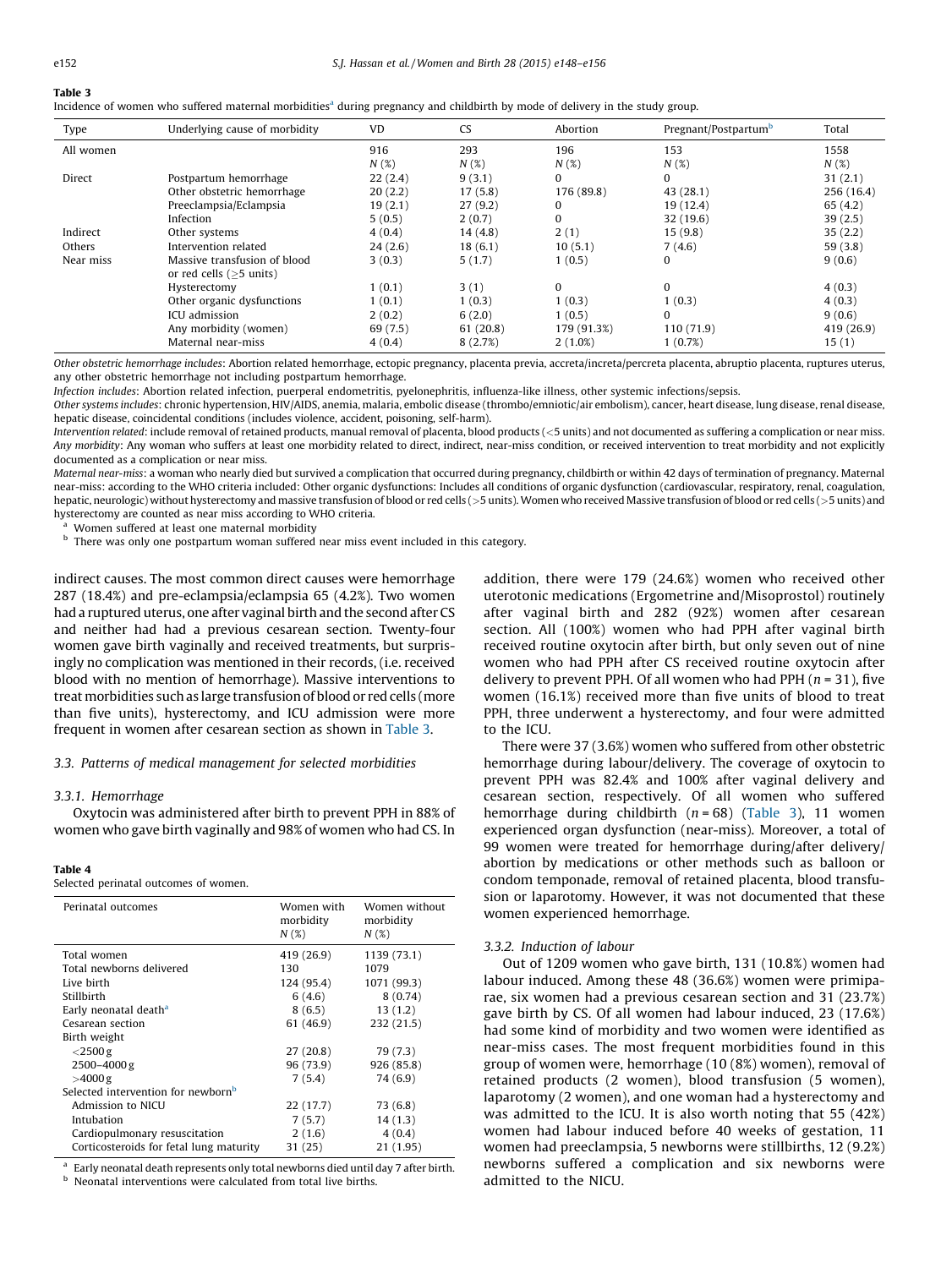## 3.3.3. Hypertensive disorders (preeclampsia/eclampsia)

Among all women, 62 (4%) women had preeclampsia and three women were diagnosed with eclampsia. Among these 65 women, 46 (71%) gave birth, 19 (29%) pregnant women were discharged. Among all women who had preeclampsia/eclampsia, only 13 (20%) women received magnesium sulfate, three (5%) women were admitted to the ICU, and 27 (41.5%) gave birth by cesarean section.

#### 3.3.4. Preterm labour

Of all women, 126 (8.1%) were admitted for preterm labour (gestational age 25–36 weeks). Among the women with suspected preterm labour who gave birth, 77 (61%) delivered vaginally, 48 (38%) delivered by CS, and one had an evacuation of pregnancy using medical methods at 27 weeks gestation. Of the 126 women, only five (4%) women gave birth within the first 3 h of arrival. Four (3%) of these women ended up as near-miss cases.

The most frequent documented modes of management for these women were bed rest 28 (22.2%) and hydration 23 (18.3%). Betamimetics were administered only for two women to suppress labour. Eleven (8.7%) of these women were classified as preeclampsia/eclampsia cases, five (4%) women had chronic hypertension, eight (6.3%) suffered hemorrhage during or after delivery, three women were admitted to the ICU, and one had a hysterectomy. Eight (6.4%) newborns were delivered stillborn, and 14 (11.2%) newborns died before discharge from the hospital. There were 47 (40.2%) newborn admitted to NICU, six (5.1%) died after NICU admission and corticosteroids were only administered to 52 (41.3%) women.

## 3.3.5. Cesarean section

Among the 1209 women who gave birth 293 (24.2%) had a CS. The mean (SD) age of these women was 29.2 (6.1) years, and the mean (SD) gestational age was 37.9 (2.6) weeks. Of the 293 women, half of them had no previous CS (64 primiparae and 82 multiparae); 72 (24.6%) women had one previous CS, 63 (21.5%) women had 2–3 previous CS, and 12 (4.1%) women had more than three CS (ranged from 4 to 6 CS). In addition, of all women who gave birth by CS  $(n = 293)$ , 31 (10.6%) women were induced for labour, about half of the women 141 (48.1%) were admitted with no labour and 263 (90%) women received prophylactic antibiotics. The women who delivered by CS suffered various morbidities and eight (2.7%) were classified as near-miss according to WHO criteria. Of the most frequent morbidities, 27 (9.2%) women had preeclampsia/eclampsia, 26 (8.9%) women had hemorrhage during or after delivery, 18 (6.1%) women received blood products, four women had laparotomy and three had hysterectomies. On the other hand, of all vaginal births ( $n = 927$ ), 63 (7%) women successfully delivered vaginally after a previous CS. Of all newborns delivered by CS, there were five stillbirths (3 fresh and 2 macerated), 44 (15%) newborns were admitted to the NICU, and nine newborns died before discharge from the hospital (by day 7) ([Table](#page-4-0) 4).

## 4. Discussion

This is the first report on types of maternal morbidities, the patterns of hospital-based management of these conditions and selected newborn outcomes using a comprehensive framework including near miss events. The main findings of this study indicate that more than a quarter of Palestinian women experienced various morbidities (severe/non-severe) during pregnancy and childbirth, mainly related to abortion and childbirth. Although the incidence of each specific type of maternal morbidity seems low, the burden of total morbidities is high.

The morbidity rate of life-threatening near-miss conditions was 1% using the WHO criteria,<sup>[20](#page-7-0)</sup> about half of the rate found in a retrospective study of near miss cases in four Palestinian hospitals<sup>[21](#page-7-0)</sup> using different criteria. Out of more than a quarter of Palestinian women experiencing at least one morbidity, the largest proportion were women who had abortions while the most common complication was abortion-related hemorrhage. In Palestine, despite the awareness, availability and accessibility of family planning services, the reported unmet need in 2010 was 15.6%<sup>22</sup> which is higher than that of Jordan  $(14%)$ , Egypt  $(11.5%)$ , and Israel  $(9.1\%)$ <sup>[23](#page-7-0)</sup> This suggests that there is a proportion of ''unwanted''/''unintended'' pregnancies. In 2006, about 40% of a national sample of Palestinian pregnant women reported their pregnancy as "unintended"<sup>24</sup> which could be attributed to the limited access to or inadequate family planning services.

In our sample, 12.6% of women had a miscarriage/abortion, falling within the estimated range by the WHO of abortions due to unwanted/unintended pregnancies. Globally, in 2011, 5–20% of unwanted pregnancies resulted in miscarriage, stillbirth or abortion.[25](#page-7-0) In Palestine, abortion is illegal by law and is not accepted by the Islamic society for religious reasons except to save the mother's life, which increases the burden of maternal morbidity related to abortion on the health system.<sup>[25](#page-7-0)</sup> Moreover, in cases of unwanted pregnancies, women seek abortions either in private clinics or use traditional methods at home which may result in abortion-related hemorrhage and ultimately women with such cases show up at the hospital complaining of hemorrhage.<sup>26</sup> The most common forms of management were medical methods followed by curettage, which are unsafe practices as complications are 2–3 times higher than vacuum aspiration method and more costly[.27](#page-7-0) Providers must be trained on evidence-based practices and safe abortion care.

In this study, complications during pregnancy included antepartum hemorrhage, preeclampsia/eclampsia, infection and indirect cases which is consistent with reports from other studies.<sup>[14,28](#page-7-0)</sup> Hemorrhage during pregnancy mainly due to placenta conditions such as praevia, abruption or accreta, raises questions related to increasing rates of cesarean deliveries in Palestine. High risk pregnancies place heavy burdens on the health system. Although coverage of antenatal care in Palestine is high, little is known about the quality of antenatal care. Additionally, that calls for the availability and accessibility to an effective continuous and essential quality obstetric care from early pregnancy onward and timely interventions to manage complications in Palestinian hospitals.

The two most common causes of maternal morbidity in this hospital were hemorrhage (17.8%) and preeclampsia/eclampsia  $(4.2%)$  similar to findings from another Palestinian study<sup>[21](#page-7-0)</sup> and elsewhere.<sup>14</sup> The incidence of preeclampsia/eclampsia in our study was double the incidence reported from Palestine in the WHO multi-country survey (4.2% vs 2.4%).<sup>[29](#page-7-0)</sup> Consequently, strategies must be developed to allow early identification and effective antenatal treatment for women suffering from preeclampsia/ eclampsia, to provide proper management during childbirth and prevent life-threatening complications.

Magnesium sulfate is the medicine of choice to reduce risks of severe pre-eclampsia and eclampsia. $30$  In this study, it was administered to only 13 (20%) of women with pre-eclampsia/ eclampsia, contrary to reports in the WHO survey  $(100\%)^{29}$  $(100\%)^{29}$  $(100\%)^{29}$  and less than reports from Iraq.<sup>14</sup> Previous research in this hospital<sup>31</sup> indicates that barriers to usage of magnesium sulfate for preeclampsia included lack of availability, insufficient knowledge, and weak bedside nursing due to high workload and insufficient staff.<sup>32</sup>

Hemorrhagic disorders were the most common complications among women (18.4%), which is lower than those reported in similar facility-based studies. $33$  PPH is one of the most frequent causes of maternal death in Palestine.<sup>[34](#page-7-0)</sup> In our study, the incidence of PPH falls within the expected rate by the WHO  $(2\%)$ <sup>[35](#page-7-0)</sup> which is much lower than the prevalence reported from Africa  $(6\%)$ <sup>[36](#page-7-0)</sup> and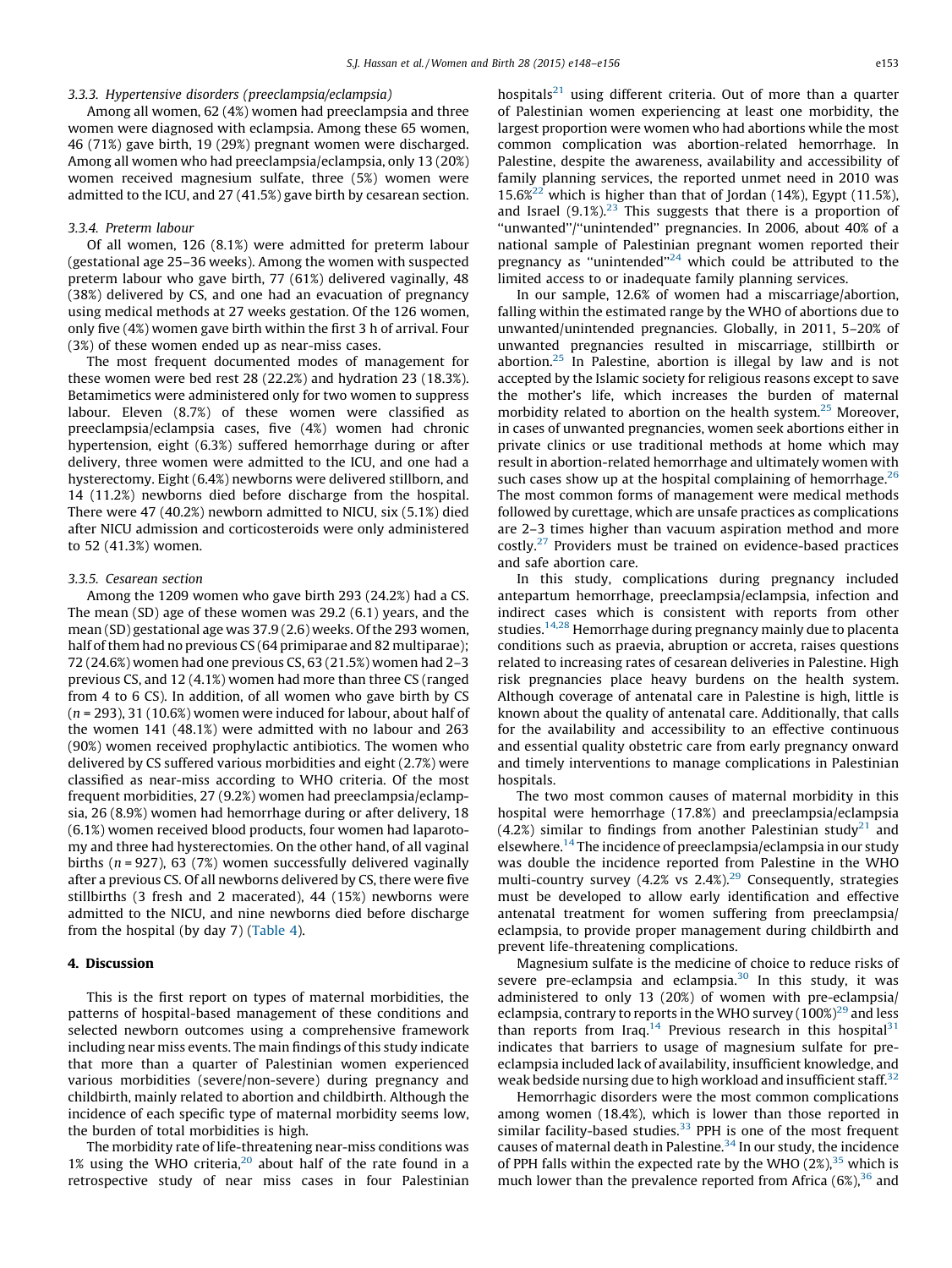much lower than the rate reported in the Palestinian retrospective near-miss study (2% vs 18.4%). However, since there were women who were treated for hemorrhage, but were not clearly documented in the records, we believe that the incidence of PPH in our study could be underestimated due to inadequate documentation. Inadequate documentation was also acknowledged in the Palestinian retrospective study. $21$  Despite this fact, the coverage of uterotonics for prevention of PPH by oxytocin was high, similar to findings from Iraq, $14$  and higher after vaginal deliveries than cesarean sections. This could be because midwives who assist most vaginal deliveries are keen to follow the standards to prevent PPH i.e. active management of third stage of labour. However, CS occur in the main operating theatre, where it is likely that nurses are busy with other tasks and are unable to monitor and give oxytocin IM for each woman after the operation in a timely manner. On the other hand, when PPH occurred after CS, coverage rates for uterotonics was 100%, including misoprostol. Some women received more than one uterotonic including ergometrine and misoprostol for prevention of PPH which is contrary to the WHO recommendations.[37](#page-7-0)

Our findings revealed that some women suffered morbidities that were not explicitly documented in their medical records. This reflects the insufficient documentation and information system. A woman who received two or three units of blood (a special sticker fixed inside the file from the given unit of blood), or who had a laparotomy (from the operative sheet) most likely suffered from hemorrhage, but it was not explicitly documented in physicians' or nurses' progress notes. In addition, manual removal of placenta is significantly associated with morbidities such as endometritis. $38$ 

About one quarter of women delivered by CS, and half of them were primary CS (CS for the first time), exceeding the average national rate of CS deliveries (20.3%).<sup>4</sup> In Palestine, where the fertility rate is [4](#page-7-0).1,<sup>4</sup> women who have had primary CS will most likely continue to have operative deliveries in the future, with the subsequent risks in each additional pregnancy and delivery. CS rates have almost doubled in the last two decades in Palestine.<sup>[9](#page-7-0)</sup> In 2011, the CS rate has reached 32% in a governmental hospital<sup>[39](#page-8-0)</sup> and maternal mortality in Palestine was significantly associated with CS.[40](#page-8-0) Reasons for this escalation in CS rates include a decrease in vaginal births after cesarean (VBAC), increased number of high-risk expectant mothers due to primary CS, and the changes in obstetrical environment and provider practices. $41,42$  Unlike some countries where maternal request has been given as a justification for CS, Palestinian women prefer to give birth vaginally.<sup>[42](#page-8-0)</sup> However, women may not ask about the exact indications, available alternative management or potential risks once a CS is decided for them. Additionally, we found that preeclampsia could have been an indication for 9% of women who were delivered by CS, which is consistent with literature from other countries.<sup>43</sup> On the other hand, the evidence that supports CS as a mode of delivery of choice for women with preeclampsia is weak. $44$ 

Our study revealed that women who gave birth with CS experienced various morbidities such as hysterectomies, blood transfusion and near-miss three times more than women who gave birth vaginally. Studies have shown that cesarean deliveries increase the risk of hysterectomies, blood transfusions, adhesions, placenta praevia, abruption, accreta, surgical injury<sup>[45](#page-8-0)</sup> and post-partum complications such as endometritis and death.<sup>[46](#page-8-0)</sup> The escalation of CS rates in many countries has been considered a serious public health dilemma, increasing risks of maternal and newborn morbidities, disabilities and death and causing a heavy financial burden on the health system.[47](#page-8-0) This emphasizes the need for promoting normal childbirth and eliminating unnecessary interventions for low risk women, particularly in this context where parity is high. Strategies for maternal health should focus on supporting the role of midwives in assisting women during childbirth as well as strengthening their capabilities and selfconfidence in leading a non-interventionist approach in hospitals, thus enabling obstetricians to focus on the high-risk cases and complications.

Inappropriate use of induction of labour has been associated with maternal and neonatal morbidities, including PPH.<sup>[48](#page-8-0)</sup> In our study, induction was more frequent before term. Of all women induced before term, 11 women had preeclampsia, which could be a reason for induction. Women who underwent induction experienced a variety of complications such as, PPH, hysterectomy, laparotomy, blood transfusion, retained placental products and admission to the ICU and NICU, and could represent a heavy financial burden on scarce resources. The prevalence of induction of labour in our study was lower than rates reported from Asia, but higher than rates reported from Africa.<sup>[48](#page-8-0)</sup> However, the prevalence of women who successfully gave birth vaginally after induction of labour was lower than reports from both Africa and Asia<sup>[48](#page-8-0)</sup> (76% of women had labour induced in this study gave birth vaginally vs 83% in Africa and 81% in Asia).

This study has several limitations. The data collection was from one hospital. However, this hospital is one of many operating under the same health system and the findings are likely to be similar to other governmental hospitals. Another limitation was that we could not identify more details on abortions/miscarriages. The study could not identify all morbidities related to abortion as many women prefer to seek care for abortion/miscarriage in private clinics/hospitals. This leads us to believe there could be underreporting or misclassifications of abortion cases. Furthermore, the data lacks demographic information as hospital does not collect this data routinely (i.e. education, employment, place of residence), information about indications of augmentation and induction of labour and cesarean sections to judge the rationale for the use of these invasive procedures and estimate rates of obstructed labour and determinants. The limited number of women with complications during the postpartum period makes one wonder whether women with perineal problems and other complications were lost to follow-up. Finally, we tried to be as specific as possible with the records that were available; we recognize that in some cases the data was not comprehensive, but it contributes to the dearth of information on maternal morbidities in this context.

## 5. Conclusion

The burden of maternal morbidity for Palestinian women is relatively high which suggests a problem of substandard quality of care. Our findings should prompt adoption of best practices during the continuum of care for maternal and newborn healthcare. There are many challenges to the organization and implementation of quality care hindered by political instability and restrictions on movement in this occupied country. Despite the courage and commitment of Palestinian health providers, much can still be done at the local policy and health service level to improve the outcomes of women and newborns. Morbidity related to cesarean sections is a serious public health problem that requires national strategies to promote a strong rationale for use of such procedure. It is worth investing in improving the care of midwives and obstetricians to assist women during birth with appropriate evidence-based practices, avoiding unnecessary medicalization and treating complications effectively without delays. Abortion related morbidity can be prevented by reducing unwanted pregnancies, improving the quality of family planning services and training/updating practices of providers related to abortion care particularly in vacuum aspiration procedures and medical procedures given the frequent complications related to abortion. Further studies are needed to address health system barriers to accurately document and monitor maternal morbidities including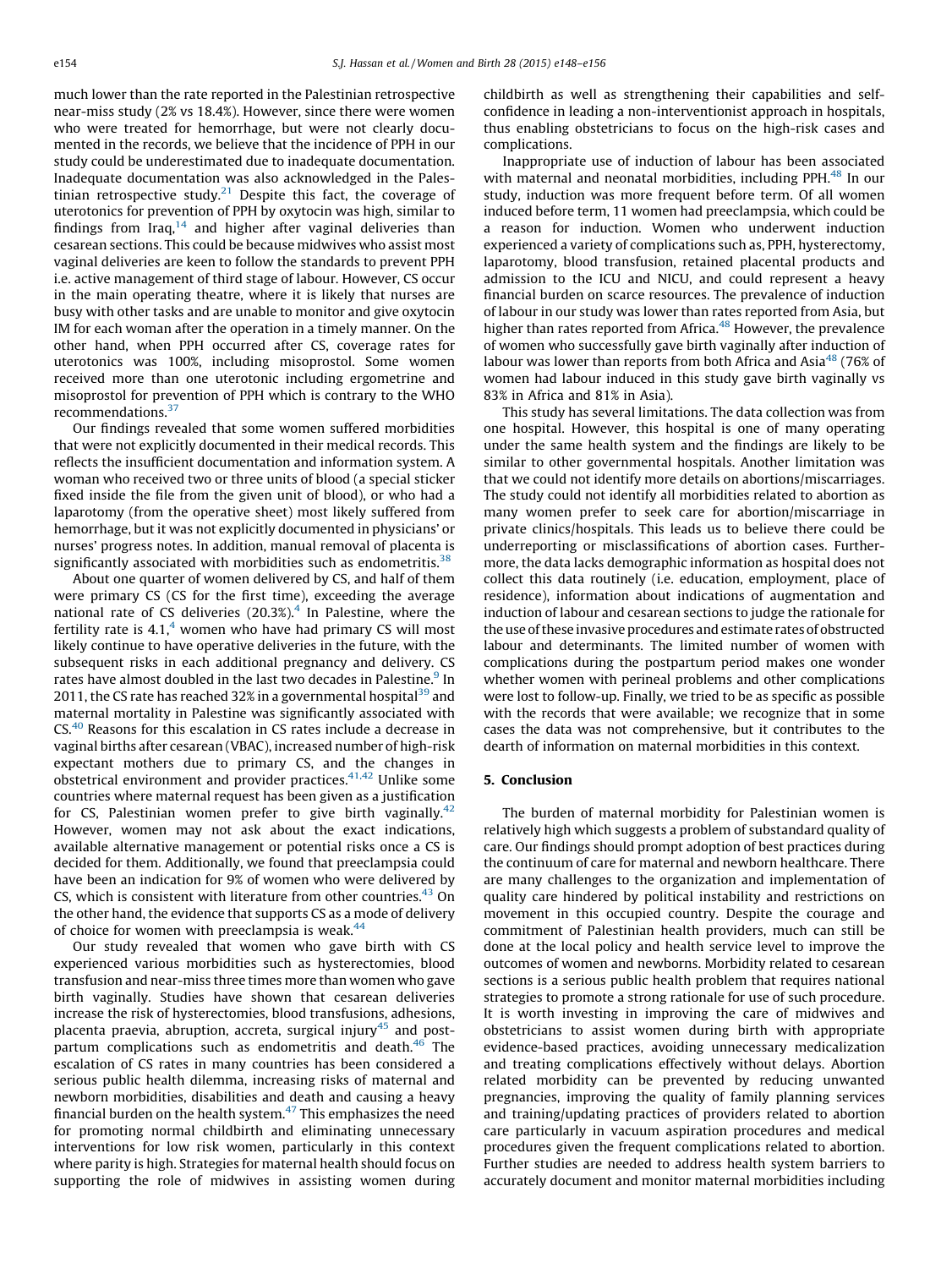<span id="page-7-0"></span>the lack or insufficient maternal audits, the rational use of CS delivery and induction of labour, as well as enabling midwives and physicians to assist normal childbirth confidently while avoiding interventions as much as possible. Finally, rigorous and routine documentation of the details of childbirth events is necessary to identify maternal morbidities, disabilities, and suffering in order to inform policy makers and develop strategies to allocate resources to assist in reducing maternal morbidities and death. This analysis provided only a glimpse into the burden of maternal morbidity. Further studies are needed to estimate the incidence, trends, and management of maternal morbidity at the national level and to explore women's perspectives and views about unintended pregnancies, trends and management of abortionrelated complications.

#### Authors' contribution

All authors contributed to the conception and design of the whole research. SH and LW supervised the field work. SH trained the field workers on data extraction, closely monitored data collection and entry, conceptualized this paper, analyzed the data, and drafted and revised the manuscript. LW and JD reviewed and critically commented on the manuscript. JD supervised the multi-country study. All authors read and approved the final version.

#### Conflict of interest

The authors declare that they have no competing interest.

#### Acknowledgements

The authors wish to thank the Palestinian Ministry of Health, the administration of Ramallah hospital and Head of the Maternity ward, Dr Samir Abu Eideh for facilitating the participation of Ramallah hospital in this study. We also acknowledge all midwives and physicians at Ramallah hospital for facilitating our work during the data collection in the hospital. We are grateful to Professor Martin O'Flaherty from University of Liverpool for reviewing and commenting on the first semi-final version of this paper. Special thanks go to the Reproductive Health Working Group (Arab country and Turkey) for funding the time of SH to draft this paper through their seed funding scheme through a grant from the International Development Research Centre, Ottawa, Canada. This study was funded by a grant from the Implementation Research Platform managed by the World Health Organization (Implementation Research Protocol ID A65770) to the Faculty of Health Sciences, American University of Beirut for a four-country study on maternal near-miss in public hospitals in Egypt, Lebanon, Palestine and Syria.

#### References

- 1. DeJong J, Bahubaishi N, Attal B. Effects of [reproductive](http://refhub.elsevier.com/S1871-5192(15)00272-3/sbref0250) morbidity on women's lives and costs of accessing [treatment](http://refhub.elsevier.com/S1871-5192(15)00272-3/sbref0250) in Yemen. Reprod Health Matters 2012;20[\(40\):129–38.](http://refhub.elsevier.com/S1871-5192(15)00272-3/sbref0250)
- 2. Hassan SJ, Sundby J, Husseini A, Bjertness E. [Translating](http://refhub.elsevier.com/S1871-5192(15)00272-3/sbref0255) evidence into practice in childbirth: a case from the Occupied [Palestinian](http://refhub.elsevier.com/S1871-5192(15)00272-3/sbref0255) Territory. Women Birth 2013;26[:e82–9.](http://refhub.elsevier.com/S1871-5192(15)00272-3/sbref0255)
- 3. Prata N, Passano P, Sreenivas A, Gerdts CE. Maternal mortality in [developing](http://refhub.elsevier.com/S1871-5192(15)00272-3/sbref0260) countries: challenges in scaling-up priority [interventions.](http://refhub.elsevier.com/S1871-5192(15)00272-3/sbref0260) Womens Health (Lond Engl) 2010;6[\(2\):311–27.](http://refhub.elsevier.com/S1871-5192(15)00272-3/sbref0260)
- 4. [Palestinian](http://refhub.elsevier.com/S1871-5192(15)00272-3/sbref0265) Central Bureau of Statistics. Palestinian multiple indicator cluster survey 2014, Key findings report. Ramallah, Palestine: [Palestinian](http://refhub.elsevier.com/S1871-5192(15)00272-3/sbref0265) Central Bureau of [Statistics;](http://refhub.elsevier.com/S1871-5192(15)00272-3/sbref0265) 201[4.](http://refhub.elsevier.com/S1871-5192(15)00272-3/sbref0265)
- 5. The Maternal Morbidity Network. The base of the iceberg: [prevalence](http://refhub.elsevier.com/S1871-5192(15)00272-3/sbref0270) and [perceptions](http://refhub.elsevier.com/S1871-5192(15)00272-3/sbref0270) of maternal morbidity in four developing countries. Research Triangle Park, NC 27709, USA: Family Health [International;](http://refhub.elsevier.com/S1871-5192(15)00272-3/sbref0270) 1997[.](http://refhub.elsevier.com/S1871-5192(15)00272-3/sbref0270)
- 6. [Vanderkruik](http://refhub.elsevier.com/S1871-5192(15)00272-3/sbref0275) RC, Tunçalp Ö., Chou D, Say L. Framing maternal [morbidity:](http://refhub.elsevier.com/S1871-5192(15)00272-3/sbref0275) WHO scoping exercise. BMC Pregnancy Childbirth 2013;13[\(213\):213.](http://refhub.elsevier.com/S1871-5192(15)00272-3/sbref0275)
- 7. Say L, Pattinson RC, [Gulmezoglu](http://refhub.elsevier.com/S1871-5192(15)00272-3/sbref0280) AM. WHO systematic review of maternal morbidity and mortality: the [prevalence](http://refhub.elsevier.com/S1871-5192(15)00272-3/sbref0280) of sever acute maternal morbidity (near miss). BMC [Reprod](http://refhub.elsevier.com/S1871-5192(15)00272-3/sbref0280) Health 2004;1(1):3.
- 8. Choices [Challenges](http://refhub.elsevier.com/S1871-5192(15)00272-3/sbref0285) in Changing Childbirth Research Network. Routines in [facility-based](http://refhub.elsevier.com/S1871-5192(15)00272-3/sbref0285) maternity care: evidence from the Arab World. BJOG 2005;112[\(September\):1270–6.](http://refhub.elsevier.com/S1871-5192(15)00272-3/sbref0285)
- 9. [Abdul-Rahim](http://refhub.elsevier.com/S1871-5192(15)00272-3/sbref0290) HF, Abu-Rmeileh NM, Wick L. Cesarean section deliveries in the occupied Palestinian territory (oPt): an analysis of the 2006 [Palestinian](http://refhub.elsevier.com/S1871-5192(15)00272-3/sbref0290) Family Health Survey. Health Policy 2009;93[\(2/3\):151–6.](http://refhub.elsevier.com/S1871-5192(15)00272-3/sbref0290)
- 10. Khawaja M, Choueiry N, Jurdi R. [Hospital-based](http://refhub.elsevier.com/S1871-5192(15)00272-3/sbref0295) caesarean section in the Arab region: an overview. East Mediterr Health J 2009;15[\(2\):458–69.](http://refhub.elsevier.com/S1871-5192(15)00272-3/sbref0295)
- 11. Fathalla MF. Reducing the burden of maternal and child [morbidity](http://refhub.elsevier.com/S1871-5192(15)00272-3/sbref0300) and mortality in the Eastern [Mediterranean](http://refhub.elsevier.com/S1871-5192(15)00272-3/sbref0300) Region? Yes, we can. EMHJ 2014;20(1):5–9.
- 12. Assarag B, Dubourg D, Maaroufi A, Dujardin B, De [Brouwere](http://refhub.elsevier.com/S1871-5192(15)00272-3/sbref0305) V. Maternal [postpartum](http://refhub.elsevier.com/S1871-5192(15)00272-3/sbref0305) morbidity in Marrakech: what women feel what doctors diagnose? BMC Pregnancy Childbirth 2013;13[\(225\):225.](http://refhub.elsevier.com/S1871-5192(15)00272-3/sbref0305)
- 13. Bener A, Al-Nufal M, [Vachhani](http://refhub.elsevier.com/S1871-5192(15)00272-3/sbref0310) PJ, Ali AI, Samson N, Saleh NM. Maternal [complications](http://refhub.elsevier.com/S1871-5192(15)00272-3/sbref0310) and neonatal outcome in Arab women of a fast developing country. J Fam Commun Med 2013;20[\(1\):27–34.](http://refhub.elsevier.com/S1871-5192(15)00272-3/sbref0310)
- 14. Jabir M, [Abdul-Salam](http://refhub.elsevier.com/S1871-5192(15)00272-3/sbref0315) I, Suheil DM, Al-Hilli W, Abul-Hassan S, Al-Zuheiri A, et al. Maternal near miss and quality of maternal health care in [Baghdad,](http://refhub.elsevier.com/S1871-5192(15)00272-3/sbref0315) Iraq. BMC [Pregnancy](http://refhub.elsevier.com/S1871-5192(15)00272-3/sbref0315) Childbirth 2013;13:11.
- 15. Koblinsky M, [Chowdhury](http://refhub.elsevier.com/S1871-5192(15)00272-3/sbref0320) ME, Moran A, Ronsmans C. Maternal morbidity and disability and their [consequences:](http://refhub.elsevier.com/S1871-5192(15)00272-3/sbref0320) neglected agenda in maternal health. J Health Popul Nutr 2012;30[\(2\):124–30.](http://refhub.elsevier.com/S1871-5192(15)00272-3/sbref0320)
- 16. Rahim HF, Wick L, Halileh S, [Hassan-Bitar](http://refhub.elsevier.com/S1871-5192(15)00272-3/sbref0325) S, Chekir H, Watt G, et al. Maternal and child health in the occupied Palestinian territory. Lancet 2009;373(9667):967-77.
- 17. [UNDP/UNFPA/WHO/World](http://refhub.elsevier.com/S1871-5192(15)00272-3/sbref0330) Bank. WHO multicountry survey on maternal and newborn health project A65661. Geneva, [Switzerland:](http://refhub.elsevier.com/S1871-5192(15)00272-3/sbref0330) World Health Organization; [2009.](http://refhub.elsevier.com/S1871-5192(15)00272-3/sbref0330)
- 18. United States Agency for International [Development.](http://refhub.elsevier.com/S1871-5192(15)00272-3/sbref0335) User guide: CSPRO data entry and analysis software for [implementers](http://refhub.elsevier.com/S1871-5192(15)00272-3/sbref0335) of USAID poverty assessment tools. USA: United States Agency for International [Development;](http://refhub.elsevier.com/S1871-5192(15)00272-3/sbref0335) 2010, Jul[y.](http://refhub.elsevier.com/S1871-5192(15)00272-3/sbref0335)
- 19. Fottrell E, Hogberg U, Ronsmans C, Osrin D, Azad K, Nair N, et al. A [probabilistic](http://refhub.elsevier.com/S1871-5192(15)00272-3/sbref0340) method to estimate the burden of maternal morbidity in [resource-poor](http://refhub.elsevier.com/S1871-5192(15)00272-3/sbref0340) settings: preliminary [development](http://refhub.elsevier.com/S1871-5192(15)00272-3/sbref0340) and evaluation. Emerg Themes Epidemiol  $2014 \cdot 11(1) \cdot 3$
- 20. Souza JP, Gulmezoglu AM, Carroli G, [Lumbiganon](http://refhub.elsevier.com/S1871-5192(15)00272-3/sbref0345) P, Qureshi Z, Group WR. The world health organization [multicountry](http://refhub.elsevier.com/S1871-5192(15)00272-3/sbref0345) survey on maternal and newborn health: study [protocol.](http://refhub.elsevier.com/S1871-5192(15)00272-3/sbref0345) BMC Health Serv Res 2011;11:286.
- 21. UNFPA Juzoor for Health Social [Development.](http://refhub.elsevier.com/S1871-5192(15)00272-3/sbref0350) Maternal near miss in four [governmental](http://refhub.elsevier.com/S1871-5192(15)00272-3/sbref0350) hospitals in the West Bank in 2010. Ramallah, Palestine: UNFPA, Juzoor for Health & Social [Development;](http://refhub.elsevier.com/S1871-5192(15)00272-3/sbref0350) 201[2.](http://refhub.elsevier.com/S1871-5192(15)00272-3/sbref0350)
- 22. [Palestinian](http://refhub.elsevier.com/S1871-5192(15)00272-3/sbref0355) Central Bureau of Statistics. Monitoring the situation of children and women: Family Health Survey 2010. [Ramallah,](http://refhub.elsevier.com/S1871-5192(15)00272-3/sbref0355) Palestine: PCBS, UNFPA, UNICIF; [2013.](http://refhub.elsevier.com/S1871-5192(15)00272-3/sbref0355)
- 23. United Nations. DoEaSA Population Division. World [Contraceptive](http://refhub.elsevier.com/S1871-5192(15)00272-3/sbref0360) Use 2012. United [Nations;](http://refhub.elsevier.com/S1871-5192(15)00272-3/sbref0360) 2012[.](http://refhub.elsevier.com/S1871-5192(15)00272-3/sbref0360)
- 24. [Palestinian](http://refhub.elsevier.com/S1871-5192(15)00272-3/sbref0365) Central Bureau of Statistics (PCBS). Palestinian Family Health Survey. 2006: Final report [Ramallah](http://refhub.elsevier.com/S1871-5192(15)00272-3/sbref0365). PCBS; 2007[.](http://refhub.elsevier.com/S1871-5192(15)00272-3/sbref0365)
- 25. World Health [Organization](http://refhub.elsevier.com/S1871-5192(15)00272-3/sbref0370) (WHO). Unsafe abortion: global and regional estimates of the incidence of unsafe abortion and [associated](http://refhub.elsevier.com/S1871-5192(15)00272-3/sbref0370) mortality in 2008. 6th ed. [Geneva:](http://refhub.elsevier.com/S1871-5192(15)00272-3/sbref0370) WHO; 201[1.](http://refhub.elsevier.com/S1871-5192(15)00272-3/sbref0370)
- 26. AlRifai A. [Assessment](http://refhub.elsevier.com/S1871-5192(15)00272-3/sbref0375) of Safe and Unsafe Abortion among Palestinian Women in Hebron [Governorate](http://refhub.elsevier.com/S1871-5192(15)00272-3/sbref0375) in Southern West Bank, Palestine. Jerusalem Family Planning and Protection [Association;](http://refhub.elsevier.com/S1871-5192(15)00272-3/sbref0375) 201[5.](http://refhub.elsevier.com/S1871-5192(15)00272-3/sbref0375)
- 27. World Health [Organization](http://refhub.elsevier.com/S1871-5192(15)00272-3/sbref0380) (WHO). Safe abortion: technical and policy guidance and policy [guidance](http://refhub.elsevier.com/S1871-5192(15)00272-3/sbref0380) for health systems. second ed. Geneva: WHO; 2012[.](http://refhub.elsevier.com/S1871-5192(15)00272-3/sbref0380)
- 28. Danel I, Berg C, Johnson CH, Atrash H. [Magnitude](http://refhub.elsevier.com/S1871-5192(15)00272-3/sbref0385) of maternal morbidity during labor and delivery: United States, [1993–1997.](http://refhub.elsevier.com/S1871-5192(15)00272-3/sbref0385) Am J Public Health 2003;93(4): [631–4.](http://refhub.elsevier.com/S1871-5192(15)00272-3/sbref0385)
- 29. Abalos E, Cuesta C, Carroli G, Qureshi Z, [Widmer](http://refhub.elsevier.com/S1871-5192(15)00272-3/sbref0390) M, Vogel JP, et al. Pre[eclampsia,](http://refhub.elsevier.com/S1871-5192(15)00272-3/sbref0390) eclampsia and adverse maternal and perinatal outcomes: a secondary analysis of the World Health Organization [Multicountry](http://refhub.elsevier.com/S1871-5192(15)00272-3/sbref0390) Survey on Maternal and Newborn Health. BJOG 2014;121(Suppl. [1\):14–24.](http://refhub.elsevier.com/S1871-5192(15)00272-3/sbref0390)
- 30. Duley L, Gülmezoglu AM, [Henderson-Smart](http://refhub.elsevier.com/S1871-5192(15)00272-3/sbref0395) DJ. Magnesium sulphate and other [anticonvulsants](http://refhub.elsevier.com/S1871-5192(15)00272-3/sbref0395) for women with pre-eclampsia. The Cochrane Collaboration. [JohnWiley](http://refhub.elsevier.com/S1871-5192(15)00272-3/sbref0395) & Sons, Ltd.; 2007: [74.](http://refhub.elsevier.com/S1871-5192(15)00272-3/sbref0395)
- 31. [Hassan-Bitar](http://refhub.elsevier.com/S1871-5192(15)00272-3/sbref0400) S, Wick L. Evoking the guardian angel: childbirth care in a Palestinian hospital. Reprod Health Matters 2007;15[\(30\):103–13.](http://refhub.elsevier.com/S1871-5192(15)00272-3/sbref0400)
- 32. Bigdeli M, Zafar S, Assad H, Ghaffar A. Health system [barriers](http://refhub.elsevier.com/S1871-5192(15)00272-3/sbref0405) to access and use of magnesium sulfate for women with severe [pre-eclampsia](http://refhub.elsevier.com/S1871-5192(15)00272-3/sbref0405) and eclampsia in Pakistan: evidence for policy and practice. PLoS ONE 2013;8[\(3\):e59158.](http://refhub.elsevier.com/S1871-5192(15)00272-3/sbref0405)
- 33. Prual A, [Bouvier-Colle](http://refhub.elsevier.com/S1871-5192(15)00272-3/sbref0410) MH, De Beris L, Breart G. Sever maternal morbidity from direct obstetric causes in West Africa: [incidence](http://refhub.elsevier.com/S1871-5192(15)00272-3/sbref0410) and case fatality rates. Bull World Health Org 2000;78[\(5\):593–602.](http://refhub.elsevier.com/S1871-5192(15)00272-3/sbref0410)
- 34. Ministry of Health PHIC. Health status in Palestine 2013. [Ramallah:](http://refhub.elsevier.com/S1871-5192(15)00272-3/sbref0415) Ministry of Health: 2014, June[.](http://refhub.elsevier.com/S1871-5192(15)00272-3/sbref0415)
- 35. World Health Organization. WHO [recommendations](http://refhub.elsevier.com/S1871-5192(15)00272-3/sbref0420) for the prevention and [t](http://refhub.elsevier.com/S1871-5192(15)00272-3/sbref0420)reatment of postpartum haemorrhage. Italy: World Health [Organization;](http://refhub.elsevier.com/S1871-5192(15)00272-3/sbref0420) 2012
- 36. Fawole B, Awolude OA, Adeniji AO, Onafowokan O. WHO [recommendations](http://refhub.elsevier.com/S1871-5192(15)00272-3/sbref0425) for the prevention of postpartum [haemorrhage:](http://refhub.elsevier.com/S1871-5192(15)00272-3/sbref0425) RHL guideline The WHO Reproductive Health Library. World Health [Organization;](http://refhub.elsevier.com/S1871-5192(15)00272-3/sbref0425) 2010, May[.](http://refhub.elsevier.com/S1871-5192(15)00272-3/sbref0425)
- 37. Tang J, Kapp N, Dragoman M, de Souza JP. WHO [recommendations](http://refhub.elsevier.com/S1871-5192(15)00272-3/sbref0430) for misoprostol use for obstetric and [gynecologic](http://refhub.elsevier.com/S1871-5192(15)00272-3/sbref0430) indications. Int J Gynaecol Obstet 2013;121[\(2\):186–9.](http://refhub.elsevier.com/S1871-5192(15)00272-3/sbref0430)